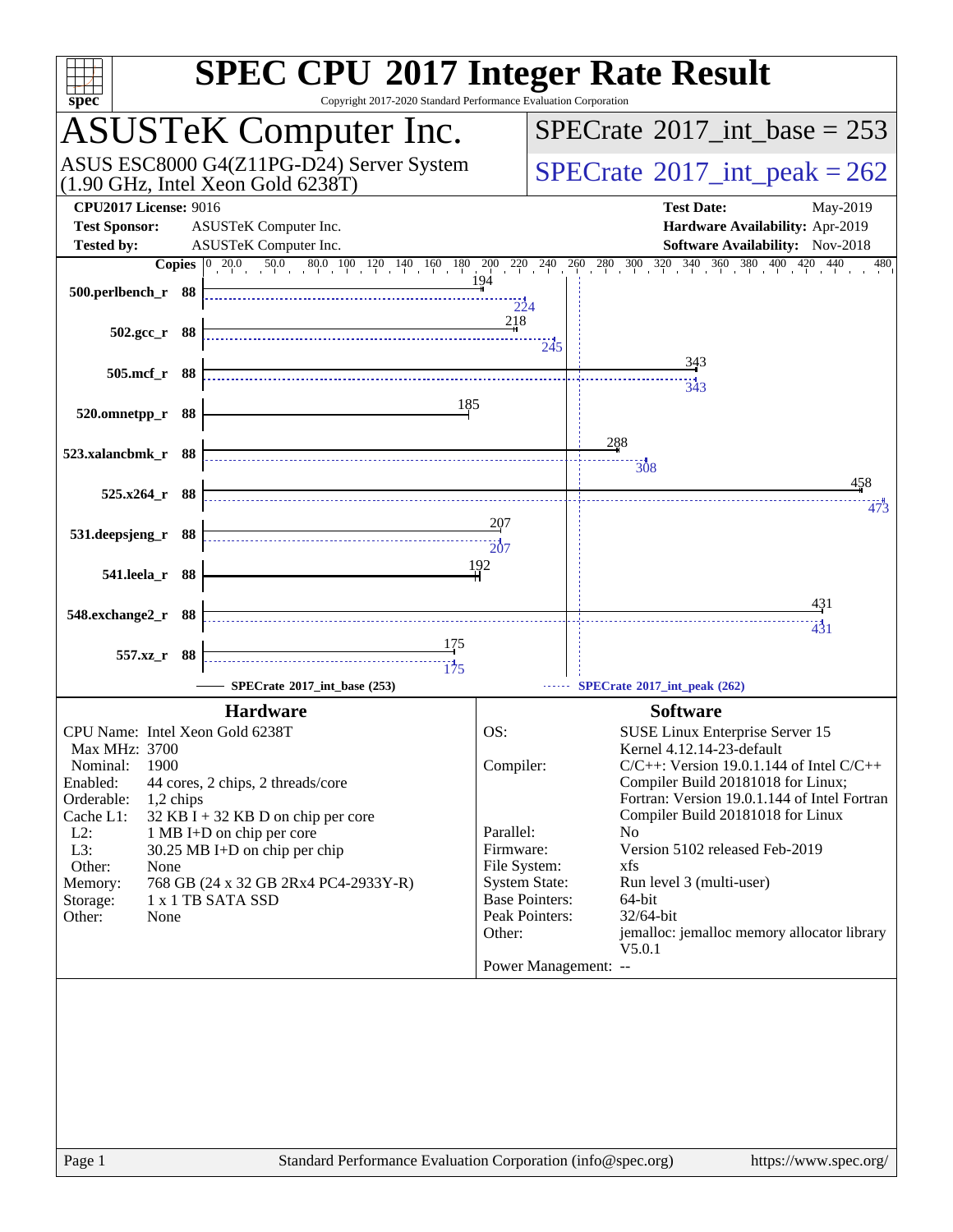

Copyright 2017-2020 Standard Performance Evaluation Corporation

# ASUSTeK Computer Inc.<br>ASUS ESC8000 G4(Z11PG-D24) Server System

(1.90 GHz, Intel Xeon Gold 6238T)

 $SPECTate$ <sup>®</sup>[2017\\_int\\_base =](http://www.spec.org/auto/cpu2017/Docs/result-fields.html#SPECrate2017intbase) 253

**[CPU2017 License:](http://www.spec.org/auto/cpu2017/Docs/result-fields.html#CPU2017License)** 9016 **[Test Date:](http://www.spec.org/auto/cpu2017/Docs/result-fields.html#TestDate)** May-2019

**[Test Sponsor:](http://www.spec.org/auto/cpu2017/Docs/result-fields.html#TestSponsor)** ASUSTeK Computer Inc. **[Hardware Availability:](http://www.spec.org/auto/cpu2017/Docs/result-fields.html#HardwareAvailability)** Apr-2019

 $SPECTate<sup>®</sup>2017_int_ppeak = 262$ 

**[Tested by:](http://www.spec.org/auto/cpu2017/Docs/result-fields.html#Testedby)** ASUSTeK Computer Inc. **[Software Availability:](http://www.spec.org/auto/cpu2017/Docs/result-fields.html#SoftwareAvailability)** Nov-2018

### **[Results Table](http://www.spec.org/auto/cpu2017/Docs/result-fields.html#ResultsTable)**

|                                       | <b>Base</b>   |                |                 |                |       | <b>Peak</b>    |            |               |                |              |                |              |                |              |
|---------------------------------------|---------------|----------------|-----------------|----------------|-------|----------------|------------|---------------|----------------|--------------|----------------|--------------|----------------|--------------|
| <b>Benchmark</b>                      | <b>Copies</b> | <b>Seconds</b> | Ratio           | <b>Seconds</b> | Ratio | <b>Seconds</b> | Ratio      | <b>Copies</b> | <b>Seconds</b> | <b>Ratio</b> | <b>Seconds</b> | <b>Ratio</b> | <b>Seconds</b> | <b>Ratio</b> |
| 500.perlbench_r                       | 88            | 724            | 193             | 718            | 195   | 721            | <u>194</u> | 88            | 624            | 224          | 626            | 224          | 626            | 224          |
| $502.\text{gcc\_r}$                   | 88            | 572            | 218             | 576            | 216   | 571            | 218        | 88            | 509            | 245          | 509            | 245          | 510            | 244          |
| $505$ .mcf r                          | 88            | 414            | 344             | 415            | 342   | 415            | 343        | 88            | 415            | 343          | 415            | 343          | 415            | 343          |
| 520.omnetpp_r                         | 88            | 625            | 185             | 625            | 185   | 624            | 185        | 88            | 625            | 185          | 625            | 185          | 624            | 185          |
| 523.xalancbmk r                       | 88            | 323            | 288             | 322            | 288   | 321            | 289        | 88            | 301            | 309          | 301            | 308          | 302            | 308          |
| 525.x264 r                            | 88            | 336            | 458             | 336            | 459   | 337            | 457        | 88            | 326            | 473          | 325            | 474          | 326            | 473          |
| 531.deepsjeng_r                       | 88            | 487            | 207             | 488            | 207   | 487            | 207        | 88            | 487            | 207          | 487            | 207          | 488            | 207          |
| 541.leela r                           | 88            | 757            | 193             | 770            | 189   | 758            | 192        | 88            | 757            | 193          | 770            | 189          | 758            | <u> 192</u>  |
| 548.exchange2_r                       | 88            | 535            | 431             | 535            | 431   | 535            | 431        | 88            | 535            | 431          | 535            | 431          | 535            | 431          |
| 557.xz r                              | 88            | 546            | 174             | 543            | 175   | 544            | 175        | 88            | 543            | 175          | 544            | <u>175</u>   | 545            | 174          |
| $SPECrate^{\circ}2017$ int base =     |               |                | 253             |                |       |                |            |               |                |              |                |              |                |              |
| $CDFC_{\text{mot}}@2017$ int nook $-$ |               |                | $\overline{20}$ |                |       |                |            |               |                |              |                |              |                |              |

**[SPECrate](http://www.spec.org/auto/cpu2017/Docs/result-fields.html#SPECrate2017intpeak)[2017\\_int\\_peak =](http://www.spec.org/auto/cpu2017/Docs/result-fields.html#SPECrate2017intpeak) 262**

Results appear in the [order in which they were run](http://www.spec.org/auto/cpu2017/Docs/result-fields.html#RunOrder). Bold underlined text [indicates a median measurement](http://www.spec.org/auto/cpu2017/Docs/result-fields.html#Median).

### **[Submit Notes](http://www.spec.org/auto/cpu2017/Docs/result-fields.html#SubmitNotes)**

 The numactl mechanism was used to bind copies to processors. The config file option 'submit' was used to generate numactl commands to bind each copy to a specific processor. For details, please see the config file.

### **[Operating System Notes](http://www.spec.org/auto/cpu2017/Docs/result-fields.html#OperatingSystemNotes)**

Stack size set to unlimited using "ulimit -s unlimited"

### **[General Notes](http://www.spec.org/auto/cpu2017/Docs/result-fields.html#GeneralNotes)**

Environment variables set by runcpu before the start of the run: LD\_LIBRARY\_PATH = "/spec2017/lib/ia32:/spec2017/lib/intel64: /spec2017/je5.0.1-32:/spec2017/je5.0.1-64" Binaries compiled on a system with 1x Intel Core i9-7900X CPU + 32GB RAM memory using Redhat Enterprise Linux 7.5 Transparent Huge Pages enabled by default Prior to runcpu invocation Filesystem page cache synced and cleared with: sync; echo 3> /proc/sys/vm/drop\_caches runcpu command invoked through numactl i.e.: numactl --interleave=all runcpu <etc> jemalloc: configured and built at default for 32bit (i686) and 64bit (x86\_64) targets; jemalloc: built with the RedHat Enterprise 7.4, and the system compiler gcc 4.8.5; jemalloc: sources available from jemalloc.net or

**(Continued on next page)**

| Page 2 | Standard Performance Evaluation Corporation (info@spec.org) | https://www.spec.org/ |
|--------|-------------------------------------------------------------|-----------------------|
|--------|-------------------------------------------------------------|-----------------------|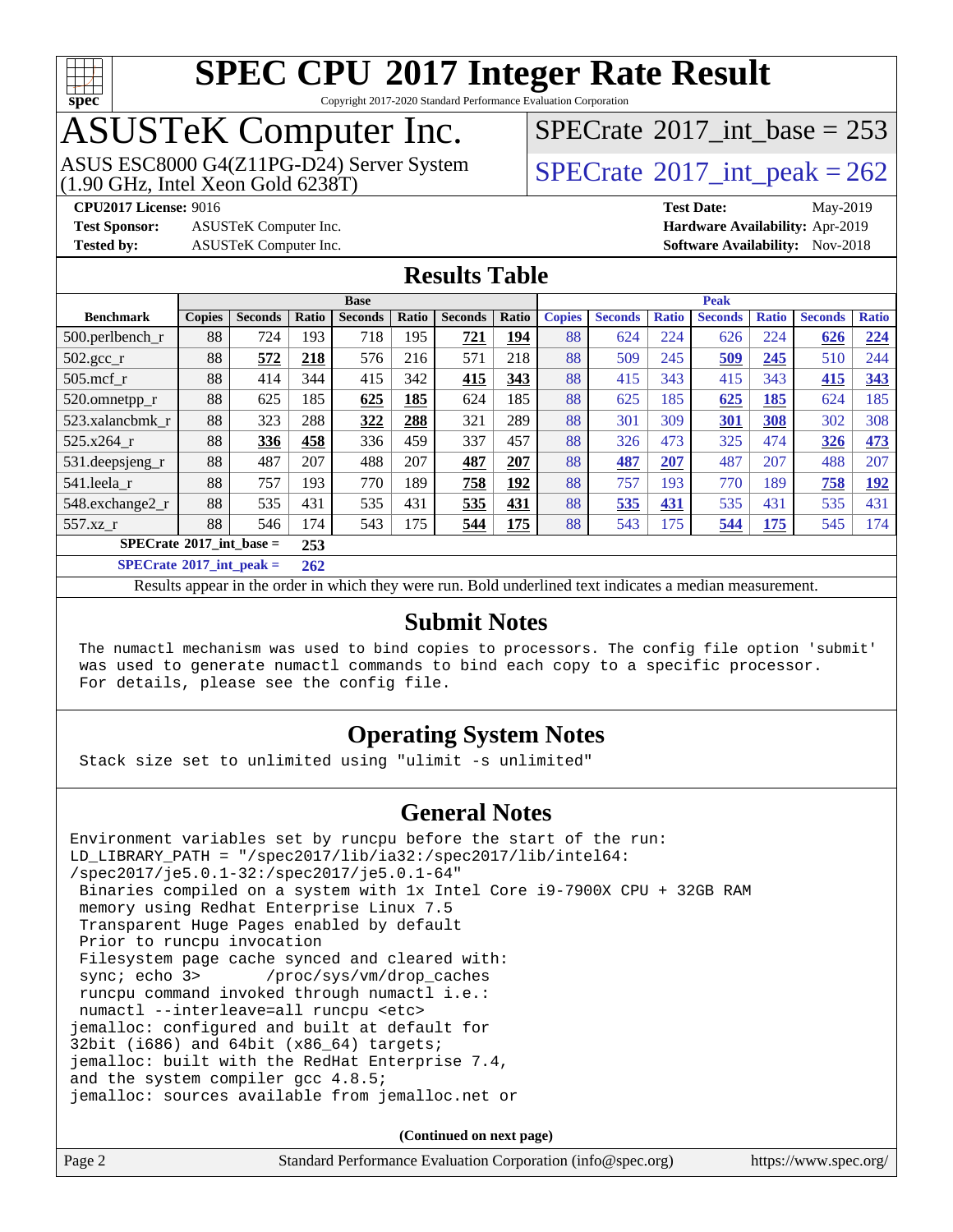

Copyright 2017-2020 Standard Performance Evaluation Corporation

## ASUSTeK Computer Inc.

(1.90 GHz, Intel Xeon Gold 6238T) ASUS ESC8000 G4(Z11PG-D24) Server System  $SPECrate^{\circ}2017$  $SPECrate^{\circ}2017$ \_int\_peak = 262

 $SPECTate$ <sup>®</sup>[2017\\_int\\_base =](http://www.spec.org/auto/cpu2017/Docs/result-fields.html#SPECrate2017intbase) 253

**[Test Sponsor:](http://www.spec.org/auto/cpu2017/Docs/result-fields.html#TestSponsor)** ASUSTeK Computer Inc. **[Hardware Availability:](http://www.spec.org/auto/cpu2017/Docs/result-fields.html#HardwareAvailability)** Apr-2019 **[Tested by:](http://www.spec.org/auto/cpu2017/Docs/result-fields.html#Testedby)** ASUSTeK Computer Inc. **[Software Availability:](http://www.spec.org/auto/cpu2017/Docs/result-fields.html#SoftwareAvailability)** Nov-2018

**[CPU2017 License:](http://www.spec.org/auto/cpu2017/Docs/result-fields.html#CPU2017License)** 9016 **[Test Date:](http://www.spec.org/auto/cpu2017/Docs/result-fields.html#TestDate)** May-2019

### **[General Notes \(Continued\)](http://www.spec.org/auto/cpu2017/Docs/result-fields.html#GeneralNotes)**

<https://github.com/jemalloc/jemalloc/releases> NA: The test sponsor attests, as of date of publication, that CVE-2017-5754 (Meltdown) is mitigated in the system as tested and documented. Yes: The test sponsor attests, as of date of publication, that CVE-2017-5753 (Spectre variant 1) is mitigated in the system as tested and documented. Yes: The test sponsor attests, as of date of publication, that CVE-2017-5715 (Spectre variant 2) is mitigated in the system as tested and documented.

### **[Platform Notes](http://www.spec.org/auto/cpu2017/Docs/result-fields.html#PlatformNotes)**

BIOS Configuration: VT-d = Disabled Patrol Scrub = Disabled ENERGY\_PERF\_BIAS\_CFG mode = performance SNC = Enabled IMC interleaving = 1-way Engine Boost = Level3(Max) Enforce POR = Disable Memory Frequency = 2933 LLC dead line allc = Disabled SR-IOV Support = Disabled CSM Support = Disabled Sysinfo program /spec2017/bin/sysinfo Rev: r5974 of 2018-05-19 9bcde8f2999c33d61f64985e45859ea9 running on linux-gh78 Fri May 24 01:34:23 2019 SUT (System Under Test) info as seen by some common utilities. For more information on this section, see <https://www.spec.org/cpu2017/Docs/config.html#sysinfo> From /proc/cpuinfo model name : Intel(R) Xeon(R) Gold 6238T CPU @ 1.90GHz 2 "physical id"s (chips) 88 "processors" cores, siblings (Caution: counting these is hw and system dependent. The following excerpts from /proc/cpuinfo might not be reliable. Use with caution.) cpu cores : 22 siblings : 44 physical 0: cores 0 1 2 3 4 5 8 9 10 11 12 16 17 18 19 20 21 24 25 26 27 28 physical 1: cores 0 1 2 3 4 5 8 9 10 11 12 16 17 18 19 20 21 24 25 26 27 28 From lscpu: Architecture: x86\_64 CPU op-mode(s): 32-bit, 64-bit Byte Order: Little Endian CPU(s): 88 **(Continued on next page)**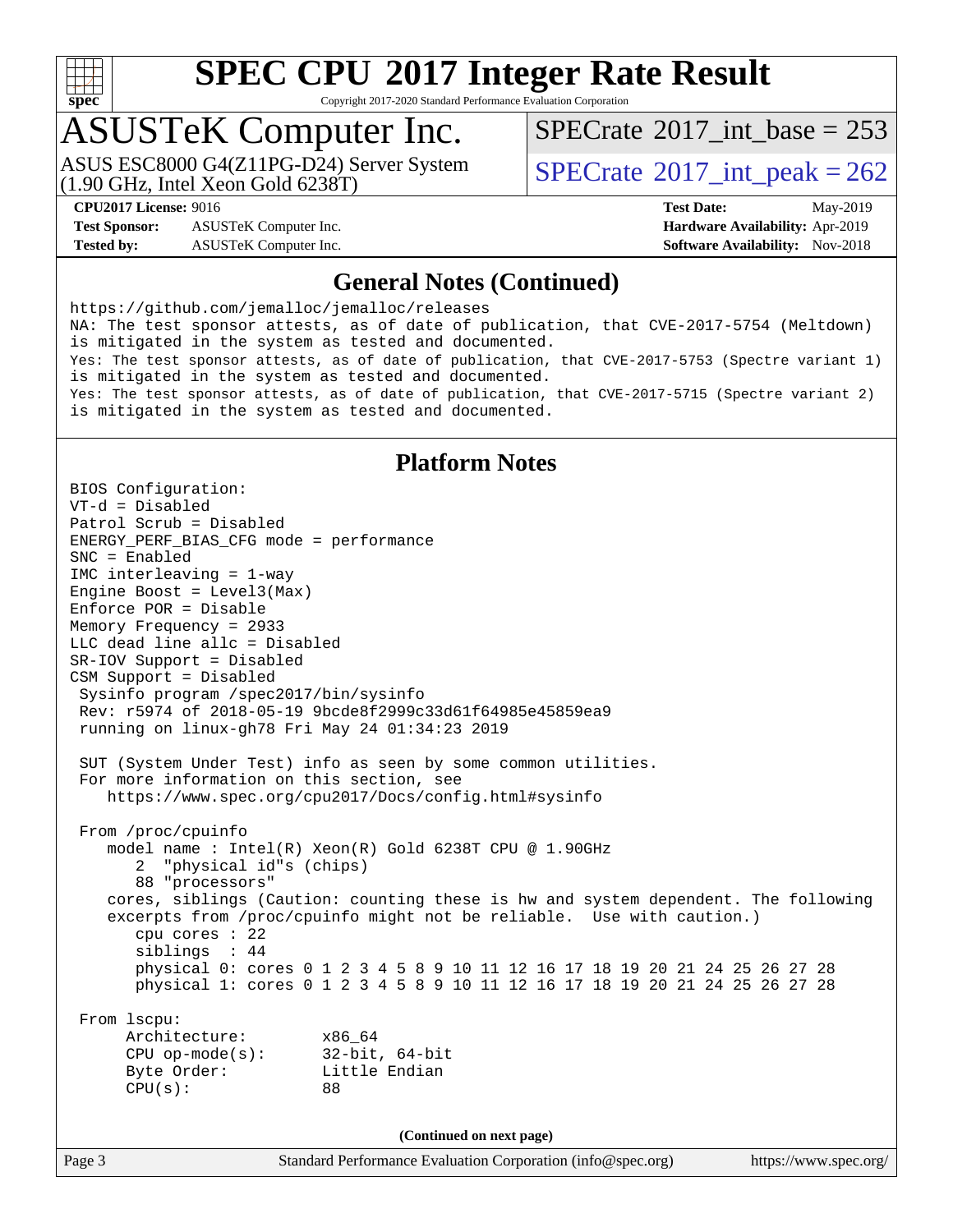

Copyright 2017-2020 Standard Performance Evaluation Corporation

# ASUSTeK Computer Inc.

(1.90 GHz, Intel Xeon Gold 6238T) ASUS ESC8000 G4(Z11PG-D24) Server System  $SPECrate^{\circ}2017$  $SPECrate^{\circ}2017$ \_int\_peak = 262

 $SPECTate$ <sup>®</sup>[2017\\_int\\_base =](http://www.spec.org/auto/cpu2017/Docs/result-fields.html#SPECrate2017intbase) 253

**[Test Sponsor:](http://www.spec.org/auto/cpu2017/Docs/result-fields.html#TestSponsor)** ASUSTeK Computer Inc. **[Hardware Availability:](http://www.spec.org/auto/cpu2017/Docs/result-fields.html#HardwareAvailability)** Apr-2019 **[Tested by:](http://www.spec.org/auto/cpu2017/Docs/result-fields.html#Testedby)** ASUSTeK Computer Inc. **[Software Availability:](http://www.spec.org/auto/cpu2017/Docs/result-fields.html#SoftwareAvailability)** Nov-2018

**[CPU2017 License:](http://www.spec.org/auto/cpu2017/Docs/result-fields.html#CPU2017License)** 9016 **[Test Date:](http://www.spec.org/auto/cpu2017/Docs/result-fields.html#TestDate)** May-2019

### **[Platform Notes \(Continued\)](http://www.spec.org/auto/cpu2017/Docs/result-fields.html#PlatformNotes)**

 On-line CPU(s) list: 0-87 Thread(s) per core: 2 Core(s) per socket: 22 Socket(s): 2 NUMA node(s): 4 Vendor ID: GenuineIntel CPU family: 6 Model: 85 Model name: Intel(R) Xeon(R) Gold 6238T CPU @ 1.90GHz Stepping: 6 CPU MHz: 1900.000 CPU max MHz: 3700.0000 CPU min MHz: 800.0000 BogoMIPS: 3800.00 Virtualization: VT-x L1d cache: 32K L1i cache: 32K L2 cache: 1024K L3 cache: 30976K NUMA node0 CPU(s): 0-2,6-8,11-13,17,18,44-46,50-52,55-57,61,62 NUMA node1 CPU(s): 3-5,9,10,14-16,19-21,47-49,53,54,58-60,63-65 NUMA node2 CPU(s): 22-24,28-30,33-35,39,40,66-68,72-74,77-79,83,84 NUMA node3 CPU(s): 25-27,31,32,36-38,41-43,69-71,75,76,80-82,85-87 Flags: fpu vme de pse tsc msr pae mce cx8 apic sep mtrr pge mca cmov pat pse36 clflush dts acpi mmx fxsr sse sse2 ss ht tm pbe syscall nx pdpe1gb rdtscp lm constant\_tsc art arch\_perfmon pebs bts rep\_good nopl xtopology nonstop\_tsc cpuid aperfmperf tsc\_known\_freq pni pclmulqdq dtes64 monitor ds\_cpl vmx smx est tm2 ssse3 sdbg fma cx16 xtpr pdcm pcid dca sse4\_1 sse4\_2 x2apic movbe popcnt tsc\_deadline\_timer aes xsave avx f16c rdrand lahf\_lm abm 3dnowprefetch cpuid\_fault epb cat\_l3 cdp\_l3 invpcid\_single mba tpr\_shadow vnmi flexpriority ept vpid fsgsbase tsc\_adjust bmi1 hle avx2 smep bmi2 erms invpcid rtm cqm mpx rdt\_a avx512f avx512dq rdseed adx smap clflushopt clwb intel\_pt avx512cd avx512bw avx512vl xsaveopt xsavec xgetbv1 xsaves cqm\_llc cqm\_occup\_llc cqm\_mbm\_total cqm\_mbm\_local ibpb ibrs stibp dtherm ida arat pln pts hwp hwp\_act\_window hwp\_epp hwp\_pkg\_req pku ospke avx512\_vnni arch\_capabilities ssbd /proc/cpuinfo cache data cache size : 30976 KB From numactl --hardware WARNING: a numactl 'node' might or might not correspond to a physical chip. available: 4 nodes (0-3) node 0 cpus: 0 1 2 6 7 8 11 12 13 17 18 44 45 46 50 51 52 55 56 57 61 62 node 0 size: 192061 MB node 0 free: 191425 MB node 1 cpus: 3 4 5 9 10 14 15 16 19 20 21 47 48 49 53 54 58 59 60 63 64 65 node 1 size: 193482 MB **(Continued on next page)**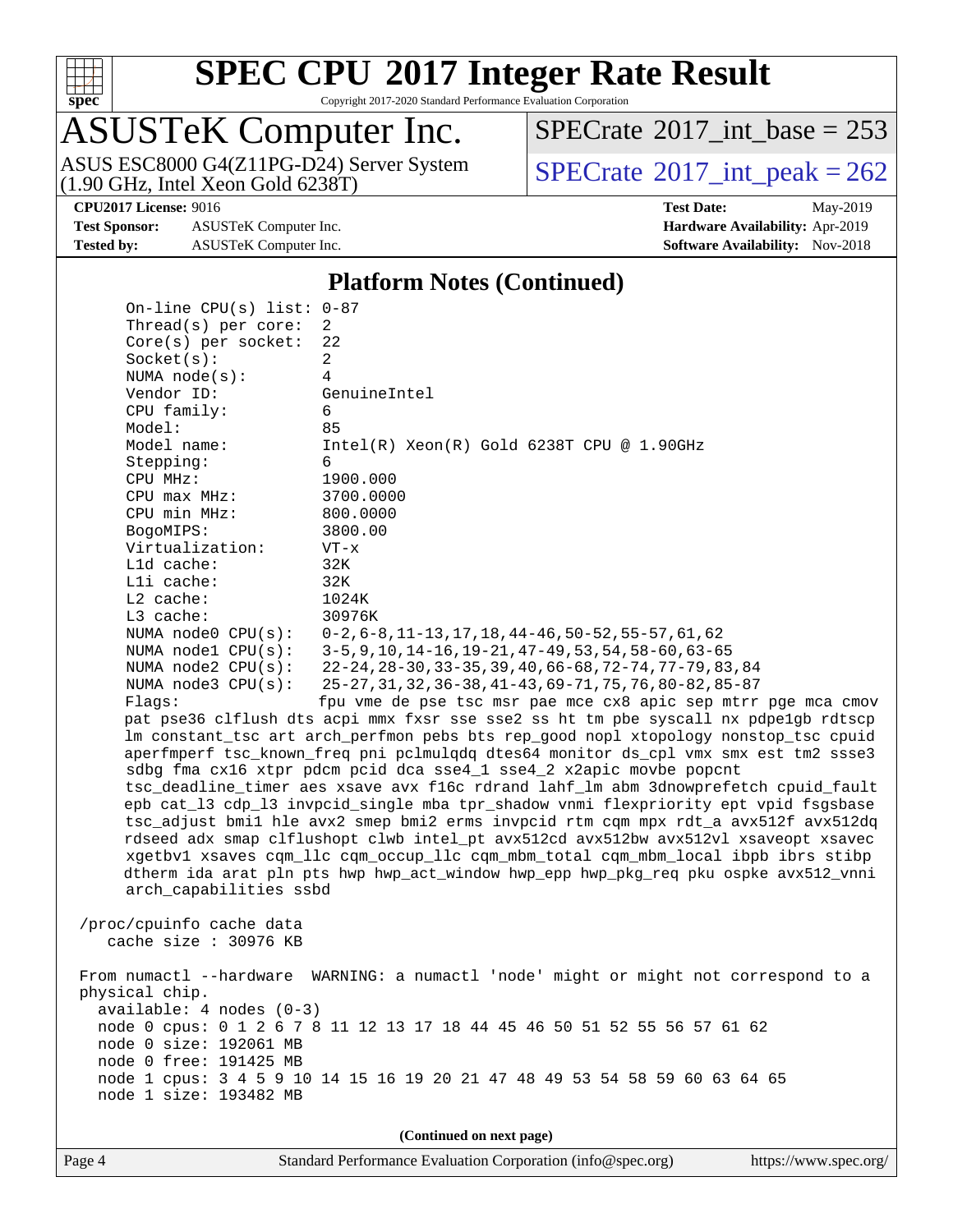

Copyright 2017-2020 Standard Performance Evaluation Corporation

# ASUSTeK Computer Inc.<br>ASUS ESC8000 G4(Z11PG-D24) Server System

(1.90 GHz, Intel Xeon Gold 6238T)

 $SPECTate$ <sup>®</sup>[2017\\_int\\_base =](http://www.spec.org/auto/cpu2017/Docs/result-fields.html#SPECrate2017intbase) 253

 $SPECTate@2017\_int\_peak = 262$ 

**[Test Sponsor:](http://www.spec.org/auto/cpu2017/Docs/result-fields.html#TestSponsor)** ASUSTeK Computer Inc. **[Hardware Availability:](http://www.spec.org/auto/cpu2017/Docs/result-fields.html#HardwareAvailability)** Apr-2019 **[Tested by:](http://www.spec.org/auto/cpu2017/Docs/result-fields.html#Testedby)** ASUSTeK Computer Inc. **[Software Availability:](http://www.spec.org/auto/cpu2017/Docs/result-fields.html#SoftwareAvailability)** Nov-2018

**[CPU2017 License:](http://www.spec.org/auto/cpu2017/Docs/result-fields.html#CPU2017License)** 9016 **[Test Date:](http://www.spec.org/auto/cpu2017/Docs/result-fields.html#TestDate)** May-2019

### **[Platform Notes \(Continued\)](http://www.spec.org/auto/cpu2017/Docs/result-fields.html#PlatformNotes)**

 node 1 free: 192871 MB node 2 cpus: 22 23 24 28 29 30 33 34 35 39 40 66 67 68 72 73 74 77 78 79 83 84 node 2 size: 193511 MB node 2 free: 192986 MB node 3 cpus: 25 26 27 31 32 36 37 38 41 42 43 69 70 71 75 76 80 81 82 85 86 87 node 3 size: 193506 MB node 3 free: 192996 MB node distances: node 0 1 2 3 0: 10 11 21 21 1: 11 10 21 21 2: 21 21 10 11 3: 21 21 11 10 From /proc/meminfo MemTotal: 791102796 kB HugePages\_Total: 0 Hugepagesize: 2048 kB From /etc/\*release\* /etc/\*version\* os-release: NAME="SLES" VERSION="15" VERSION\_ID="15" PRETTY\_NAME="SUSE Linux Enterprise Server 15" ID="sles" ID\_LIKE="suse" ANSI\_COLOR="0;32" CPE\_NAME="cpe:/o:suse:sles:15" uname -a: Linux linux-gh78 4.12.14-23-default #1 SMP Tue May 29 21:04:44 UTC 2018 (cd0437b) x86\_64 x86\_64 x86\_64 GNU/Linux Kernel self-reported vulnerability status: CVE-2017-5754 (Meltdown): Not affected CVE-2017-5753 (Spectre variant 1): Mitigation: \_\_user pointer sanitization CVE-2017-5715 (Spectre variant 2): Mitigation: Indirect Branch Restricted Speculation, IBPB, IBRS\_FW run-level 3 May 23 16:40 SPEC is set to: /spec2017 Filesystem Type Size Used Avail Use% Mounted on /dev/sda4 xfs 929G 11G 919G 2% /

**(Continued on next page)**

Page 5 Standard Performance Evaluation Corporation [\(info@spec.org\)](mailto:info@spec.org) <https://www.spec.org/>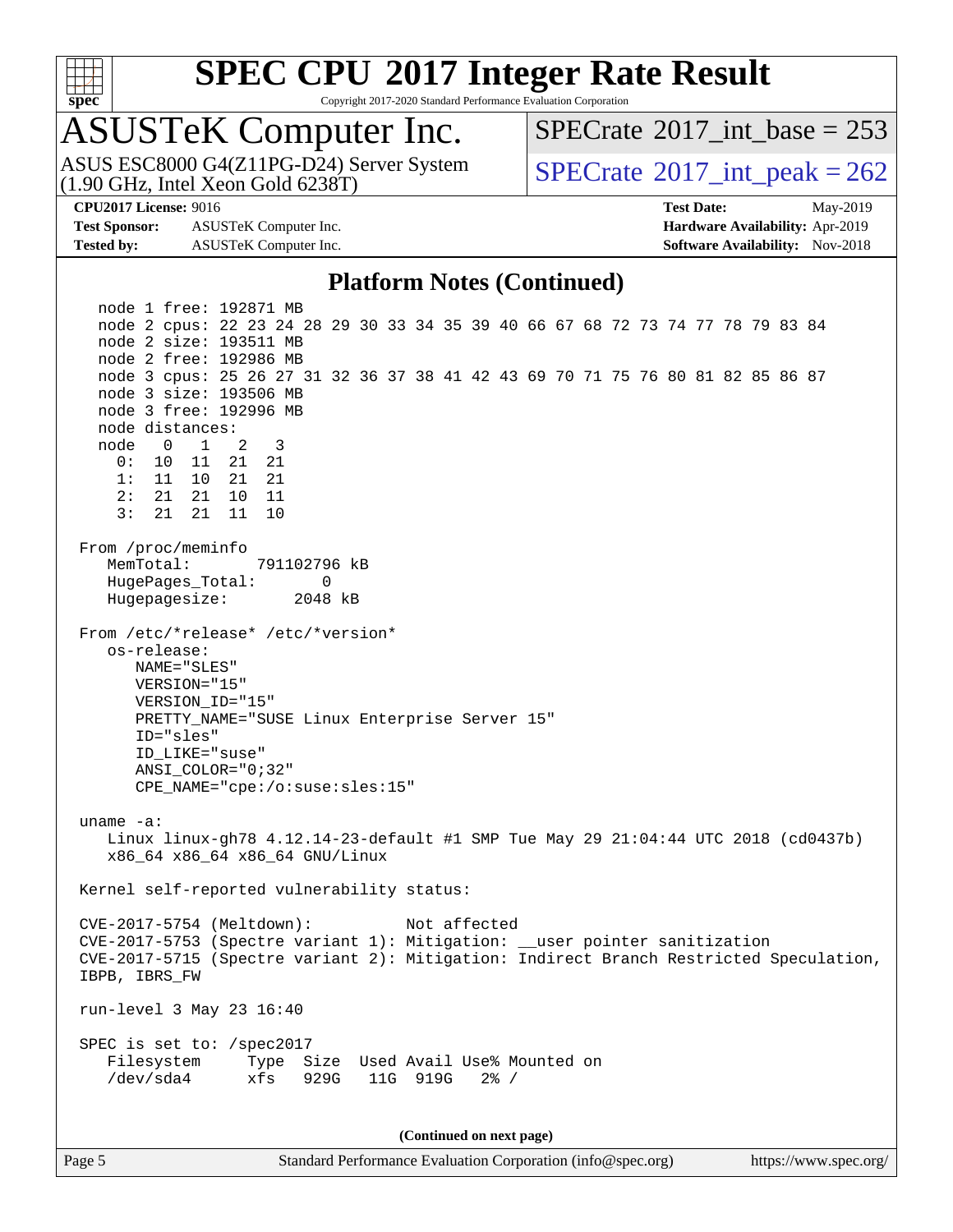

Copyright 2017-2020 Standard Performance Evaluation Corporation

## ASUSTeK Computer Inc.

(1.90 GHz, Intel Xeon Gold 6238T) ASUS ESC8000 G4(Z11PG-D24) Server System  $\vert$  [SPECrate](http://www.spec.org/auto/cpu2017/Docs/result-fields.html#SPECrate2017intpeak)®[2017\\_int\\_peak = 2](http://www.spec.org/auto/cpu2017/Docs/result-fields.html#SPECrate2017intpeak)62

 $SPECTate$ <sup>®</sup>[2017\\_int\\_base =](http://www.spec.org/auto/cpu2017/Docs/result-fields.html#SPECrate2017intbase) 253

**[Test Sponsor:](http://www.spec.org/auto/cpu2017/Docs/result-fields.html#TestSponsor)** ASUSTeK Computer Inc. **[Hardware Availability:](http://www.spec.org/auto/cpu2017/Docs/result-fields.html#HardwareAvailability)** Apr-2019 **[Tested by:](http://www.spec.org/auto/cpu2017/Docs/result-fields.html#Testedby)** ASUSTeK Computer Inc. **[Software Availability:](http://www.spec.org/auto/cpu2017/Docs/result-fields.html#SoftwareAvailability)** Nov-2018

**[CPU2017 License:](http://www.spec.org/auto/cpu2017/Docs/result-fields.html#CPU2017License)** 9016 **[Test Date:](http://www.spec.org/auto/cpu2017/Docs/result-fields.html#TestDate)** May-2019

### **[Platform Notes \(Continued\)](http://www.spec.org/auto/cpu2017/Docs/result-fields.html#PlatformNotes)**

 Additional information from dmidecode follows. WARNING: Use caution when you interpret this section. The 'dmidecode' program reads system data which is "intended to allow hardware to be accurately determined", but the intent may not be met, as there are frequent changes to hardware, firmware, and the "DMTF SMBIOS" standard. BIOS American Megatrends Inc. 5102 02/11/2019 Memory:

24x Samsung M393A4K40CB2-CVF 32 GB 2 rank 2933, configured at 2934

(End of data from sysinfo program)

### **[Compiler Version Notes](http://www.spec.org/auto/cpu2017/Docs/result-fields.html#CompilerVersionNotes)**

| $\vert$ 502.gcc_r(peak)                                                                                                                                                          |
|----------------------------------------------------------------------------------------------------------------------------------------------------------------------------------|
| Intel(R) C Intel(R) 64 Compiler for applications running on IA-32, Version<br>19.0.1.144 Build 20181018<br>Copyright (C) 1985-2018 Intel Corporation. All rights reserved.       |
| 500.perlbench r(base, peak) 502.gcc r(base) 505.mcf r(base, peak)<br>C<br>525.x264_r(base, peak) 557.xz_r(base, peak)                                                            |
| Intel(R) C Intel(R) 64 Compiler for applications running on Intel(R) 64,<br>Version 19.0.1.144 Build 20181018<br>Copyright (C) 1985-2018 Intel Corporation. All rights reserved. |
| $C$   502.gcc_r(peak)                                                                                                                                                            |
| Intel(R) C Intel(R) 64 Compiler for applications running on $IA-32$ , Version<br>19.0.1.144 Build 20181018<br>Copyright (C) 1985-2018 Intel Corporation. All rights reserved.    |
| 500.perlbench_r(base, peak) 502.gcc_r(base) 505.mcf_r(base, peak)<br>C<br>525.x264_r(base, peak) 557.xz_r(base, peak)                                                            |
| Intel(R) C Intel(R) 64 Compiler for applications running on Intel(R) 64,<br>Version 19.0.1.144 Build 20181018<br>Copyright (C) 1985-2018 Intel Corporation. All rights reserved. |
| (Continued on next page)                                                                                                                                                         |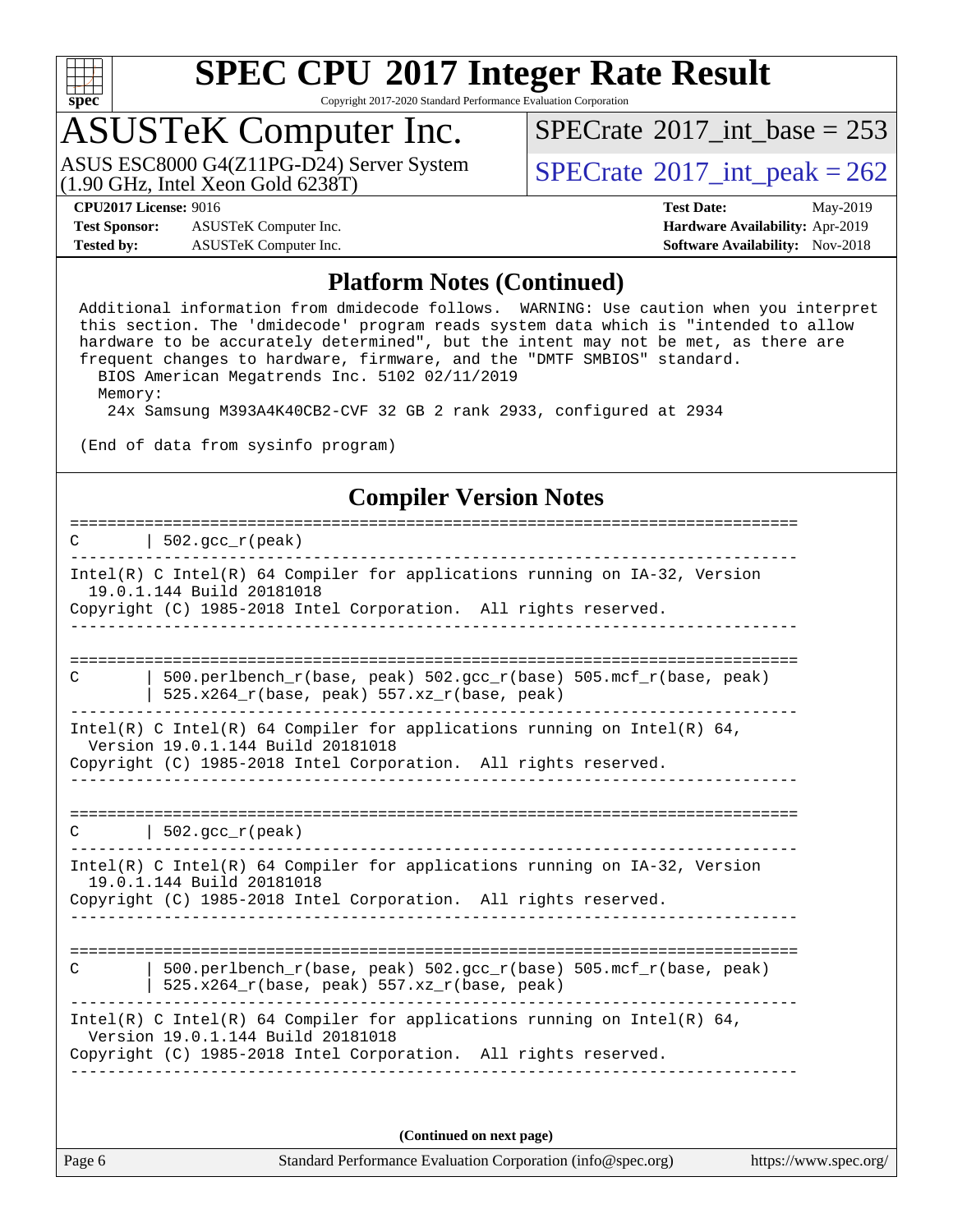

Copyright 2017-2020 Standard Performance Evaluation Corporation

# ASUSTeK Computer Inc.

ASUS ESC8000 G4(Z11PG-D24) Server System  $(1.90 \text{ GHz}, \text{ Intel Xeon Gold } 6238 \text{T})$ 

 $SPECrate$ <sup>®</sup>[2017\\_int\\_base =](http://www.spec.org/auto/cpu2017/Docs/result-fields.html#SPECrate2017intbase) 253

**[Test Sponsor:](http://www.spec.org/auto/cpu2017/Docs/result-fields.html#TestSponsor)** ASUSTeK Computer Inc. **[Hardware Availability:](http://www.spec.org/auto/cpu2017/Docs/result-fields.html#HardwareAvailability)** Apr-2019 **[Tested by:](http://www.spec.org/auto/cpu2017/Docs/result-fields.html#Testedby)** ASUSTeK Computer Inc. **[Software Availability:](http://www.spec.org/auto/cpu2017/Docs/result-fields.html#SoftwareAvailability)** Nov-2018

**[CPU2017 License:](http://www.spec.org/auto/cpu2017/Docs/result-fields.html#CPU2017License)** 9016 **[Test Date:](http://www.spec.org/auto/cpu2017/Docs/result-fields.html#TestDate)** May-2019

### **[Compiler Version Notes \(Continued\)](http://www.spec.org/auto/cpu2017/Docs/result-fields.html#CompilerVersionNotes)**

| 523.xalancbmk_r(peak)<br>$C++$                                                                                                                                                           |  |
|------------------------------------------------------------------------------------------------------------------------------------------------------------------------------------------|--|
| Intel(R) C++ Intel(R) 64 Compiler for applications running on IA-32, Version<br>19.0.1.144 Build 20181018<br>Copyright (C) 1985-2018 Intel Corporation. All rights reserved.             |  |
| ---------------------------<br>-----------------------                                                                                                                                   |  |
| 520.omnetpp $r(base, peak)$ 523.xalancbmk $r(base)$<br>$C++$<br>531.deepsjeng_r(base, peak) 541.leela_r(base, peak)                                                                      |  |
| Intel(R) $C++$ Intel(R) 64 Compiler for applications running on Intel(R) 64,<br>Version 19.0.1.144 Build 20181018<br>Copyright (C) 1985-2018 Intel Corporation. All rights reserved.     |  |
|                                                                                                                                                                                          |  |
| $523. x$ alancbmk_r(peak)<br>$C++$                                                                                                                                                       |  |
| Intel(R) C++ Intel(R) 64 Compiler for applications running on IA-32, Version<br>19.0.1.144 Build 20181018<br>Copyright (C) 1985-2018 Intel Corporation. All rights reserved.             |  |
|                                                                                                                                                                                          |  |
| 520.omnetpp_r(base, peak) 523.xalancbmk_r(base)<br>$C++$<br>531.deepsjeng_r(base, peak) 541.leela_r(base, peak)                                                                          |  |
| Intel(R) $C++$ Intel(R) 64 Compiler for applications running on Intel(R) 64,<br>Version 19.0.1.144 Build 20181018<br>Copyright (C) 1985-2018 Intel Corporation. All rights reserved.     |  |
|                                                                                                                                                                                          |  |
| Fortran   548.exchange2_r(base, peak)                                                                                                                                                    |  |
| $Intel(R)$ Fortran Intel(R) 64 Compiler for applications running on Intel(R)<br>64, Version 19.0.1.144 Build 20181018<br>Copyright (C) 1985-2018 Intel Corporation. All rights reserved. |  |
|                                                                                                                                                                                          |  |

### **[Base Compiler Invocation](http://www.spec.org/auto/cpu2017/Docs/result-fields.html#BaseCompilerInvocation)**

[C benchmarks:](http://www.spec.org/auto/cpu2017/Docs/result-fields.html#Cbenchmarks) [icc -m64 -std=c11](http://www.spec.org/cpu2017/results/res2019q2/cpu2017-20190610-14887.flags.html#user_CCbase_intel_icc_64bit_c11_33ee0cdaae7deeeab2a9725423ba97205ce30f63b9926c2519791662299b76a0318f32ddfffdc46587804de3178b4f9328c46fa7c2b0cd779d7a61945c91cd35)

**(Continued on next page)**

Page 7 Standard Performance Evaluation Corporation [\(info@spec.org\)](mailto:info@spec.org) <https://www.spec.org/>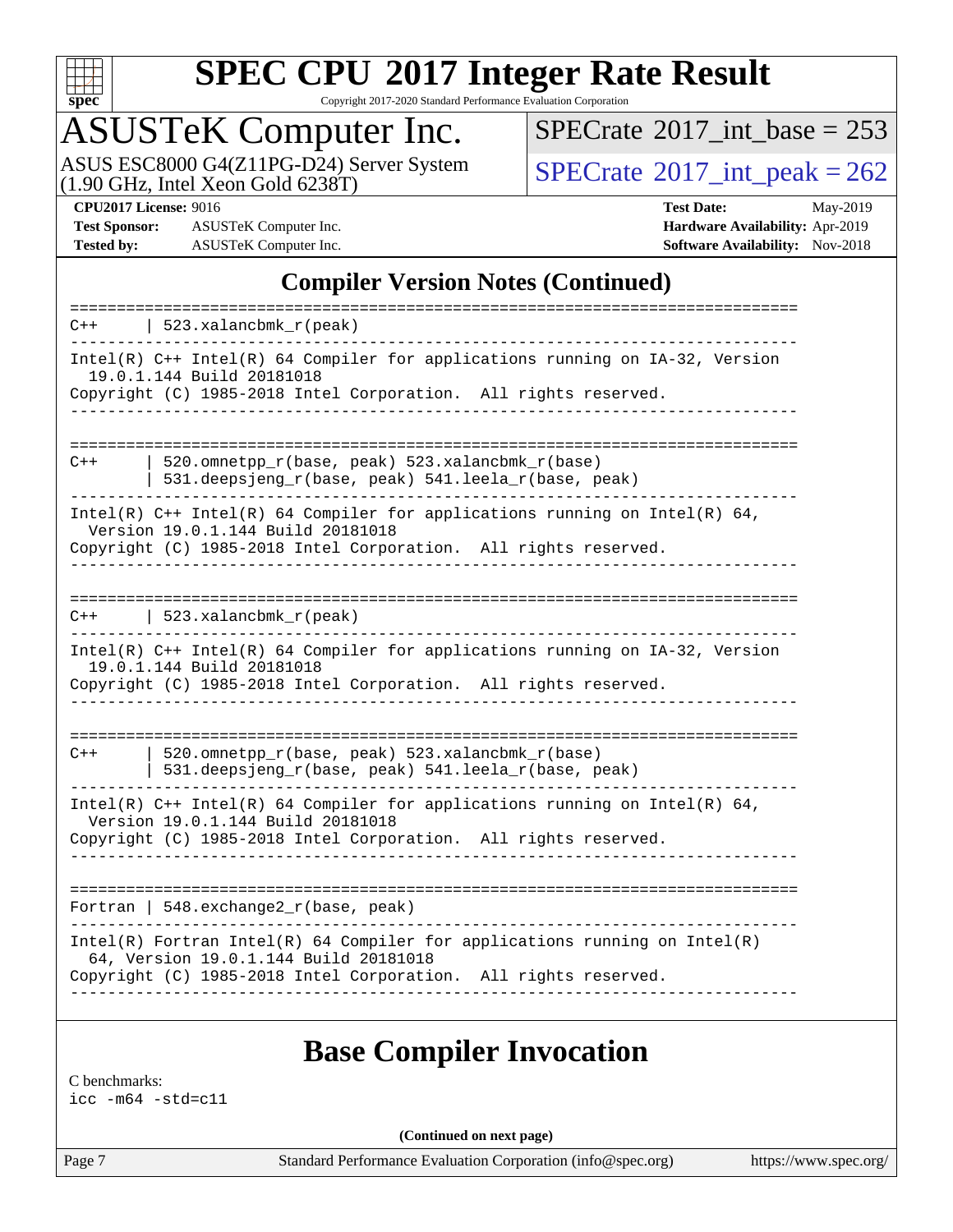

Copyright 2017-2020 Standard Performance Evaluation Corporation

# ASUSTeK Computer Inc.<br>ASUS ESC8000 G4(Z11PG-D24) Server System

(1.90 GHz, Intel Xeon Gold 6238T)

 $SPECTate$ <sup>®</sup>[2017\\_int\\_base =](http://www.spec.org/auto/cpu2017/Docs/result-fields.html#SPECrate2017intbase) 253

 $SPECTate@2017\_int\_peak = 262$ 

**[Test Sponsor:](http://www.spec.org/auto/cpu2017/Docs/result-fields.html#TestSponsor)** ASUSTeK Computer Inc. **[Hardware Availability:](http://www.spec.org/auto/cpu2017/Docs/result-fields.html#HardwareAvailability)** Apr-2019 **[Tested by:](http://www.spec.org/auto/cpu2017/Docs/result-fields.html#Testedby)** ASUSTeK Computer Inc. **[Software Availability:](http://www.spec.org/auto/cpu2017/Docs/result-fields.html#SoftwareAvailability)** Nov-2018

**[CPU2017 License:](http://www.spec.org/auto/cpu2017/Docs/result-fields.html#CPU2017License)** 9016 **[Test Date:](http://www.spec.org/auto/cpu2017/Docs/result-fields.html#TestDate)** May-2019

### **[Base Compiler Invocation \(Continued\)](http://www.spec.org/auto/cpu2017/Docs/result-fields.html#BaseCompilerInvocation)**

[C++ benchmarks](http://www.spec.org/auto/cpu2017/Docs/result-fields.html#CXXbenchmarks): [icpc -m64](http://www.spec.org/cpu2017/results/res2019q2/cpu2017-20190610-14887.flags.html#user_CXXbase_intel_icpc_64bit_4ecb2543ae3f1412ef961e0650ca070fec7b7afdcd6ed48761b84423119d1bf6bdf5cad15b44d48e7256388bc77273b966e5eb805aefd121eb22e9299b2ec9d9)

[Fortran benchmarks](http://www.spec.org/auto/cpu2017/Docs/result-fields.html#Fortranbenchmarks): [ifort -m64](http://www.spec.org/cpu2017/results/res2019q2/cpu2017-20190610-14887.flags.html#user_FCbase_intel_ifort_64bit_24f2bb282fbaeffd6157abe4f878425411749daecae9a33200eee2bee2fe76f3b89351d69a8130dd5949958ce389cf37ff59a95e7a40d588e8d3a57e0c3fd751)

### **[Base Portability Flags](http://www.spec.org/auto/cpu2017/Docs/result-fields.html#BasePortabilityFlags)**

 500.perlbench\_r: [-DSPEC\\_LP64](http://www.spec.org/cpu2017/results/res2019q2/cpu2017-20190610-14887.flags.html#b500.perlbench_r_basePORTABILITY_DSPEC_LP64) [-DSPEC\\_LINUX\\_X64](http://www.spec.org/cpu2017/results/res2019q2/cpu2017-20190610-14887.flags.html#b500.perlbench_r_baseCPORTABILITY_DSPEC_LINUX_X64) 502.gcc\_r: [-DSPEC\\_LP64](http://www.spec.org/cpu2017/results/res2019q2/cpu2017-20190610-14887.flags.html#suite_basePORTABILITY502_gcc_r_DSPEC_LP64) 505.mcf\_r: [-DSPEC\\_LP64](http://www.spec.org/cpu2017/results/res2019q2/cpu2017-20190610-14887.flags.html#suite_basePORTABILITY505_mcf_r_DSPEC_LP64) 520.omnetpp\_r: [-DSPEC\\_LP64](http://www.spec.org/cpu2017/results/res2019q2/cpu2017-20190610-14887.flags.html#suite_basePORTABILITY520_omnetpp_r_DSPEC_LP64) 523.xalancbmk\_r: [-DSPEC\\_LP64](http://www.spec.org/cpu2017/results/res2019q2/cpu2017-20190610-14887.flags.html#suite_basePORTABILITY523_xalancbmk_r_DSPEC_LP64) [-DSPEC\\_LINUX](http://www.spec.org/cpu2017/results/res2019q2/cpu2017-20190610-14887.flags.html#b523.xalancbmk_r_baseCXXPORTABILITY_DSPEC_LINUX) 525.x264\_r: [-DSPEC\\_LP64](http://www.spec.org/cpu2017/results/res2019q2/cpu2017-20190610-14887.flags.html#suite_basePORTABILITY525_x264_r_DSPEC_LP64) 531.deepsjeng\_r: [-DSPEC\\_LP64](http://www.spec.org/cpu2017/results/res2019q2/cpu2017-20190610-14887.flags.html#suite_basePORTABILITY531_deepsjeng_r_DSPEC_LP64) 541.leela\_r: [-DSPEC\\_LP64](http://www.spec.org/cpu2017/results/res2019q2/cpu2017-20190610-14887.flags.html#suite_basePORTABILITY541_leela_r_DSPEC_LP64) 548.exchange2\_r: [-DSPEC\\_LP64](http://www.spec.org/cpu2017/results/res2019q2/cpu2017-20190610-14887.flags.html#suite_basePORTABILITY548_exchange2_r_DSPEC_LP64) 557.xz\_r: [-DSPEC\\_LP64](http://www.spec.org/cpu2017/results/res2019q2/cpu2017-20190610-14887.flags.html#suite_basePORTABILITY557_xz_r_DSPEC_LP64)

### **[Base Optimization Flags](http://www.spec.org/auto/cpu2017/Docs/result-fields.html#BaseOptimizationFlags)**

### [C benchmarks](http://www.spec.org/auto/cpu2017/Docs/result-fields.html#Cbenchmarks):

[-Wl,-z,muldefs](http://www.spec.org/cpu2017/results/res2019q2/cpu2017-20190610-14887.flags.html#user_CCbase_link_force_multiple1_b4cbdb97b34bdee9ceefcfe54f4c8ea74255f0b02a4b23e853cdb0e18eb4525ac79b5a88067c842dd0ee6996c24547a27a4b99331201badda8798ef8a743f577) [-xCORE-AVX512](http://www.spec.org/cpu2017/results/res2019q2/cpu2017-20190610-14887.flags.html#user_CCbase_f-xCORE-AVX512) [-ipo](http://www.spec.org/cpu2017/results/res2019q2/cpu2017-20190610-14887.flags.html#user_CCbase_f-ipo) [-O3](http://www.spec.org/cpu2017/results/res2019q2/cpu2017-20190610-14887.flags.html#user_CCbase_f-O3) [-no-prec-div](http://www.spec.org/cpu2017/results/res2019q2/cpu2017-20190610-14887.flags.html#user_CCbase_f-no-prec-div) [-qopt-mem-layout-trans=4](http://www.spec.org/cpu2017/results/res2019q2/cpu2017-20190610-14887.flags.html#user_CCbase_f-qopt-mem-layout-trans_fa39e755916c150a61361b7846f310bcdf6f04e385ef281cadf3647acec3f0ae266d1a1d22d972a7087a248fd4e6ca390a3634700869573d231a252c784941a8) [-L/usr/local/IntelCompiler19/compilers\\_and\\_libraries\\_2019.1.144/linux/compiler/lib/intel64](http://www.spec.org/cpu2017/results/res2019q2/cpu2017-20190610-14887.flags.html#user_CCbase_qkmalloc_link_f25da0aa8cf9bced0533715046f0c2fbfb1a7191e3e496916672e09b4c388a884c4c7e4862cb529343da2264b43416df65c99fd1ddbf5dd13ae6d3130cf47881) [-lqkmalloc](http://www.spec.org/cpu2017/results/res2019q2/cpu2017-20190610-14887.flags.html#user_CCbase_qkmalloc_link_lib_79a818439969f771c6bc311cfd333c00fc099dad35c030f5aab9dda831713d2015205805422f83de8875488a2991c0a156aaa600e1f9138f8fc37004abc96dc5)

### [C++ benchmarks](http://www.spec.org/auto/cpu2017/Docs/result-fields.html#CXXbenchmarks):

[-Wl,-z,muldefs](http://www.spec.org/cpu2017/results/res2019q2/cpu2017-20190610-14887.flags.html#user_CXXbase_link_force_multiple1_b4cbdb97b34bdee9ceefcfe54f4c8ea74255f0b02a4b23e853cdb0e18eb4525ac79b5a88067c842dd0ee6996c24547a27a4b99331201badda8798ef8a743f577) [-xCORE-AVX512](http://www.spec.org/cpu2017/results/res2019q2/cpu2017-20190610-14887.flags.html#user_CXXbase_f-xCORE-AVX512) [-ipo](http://www.spec.org/cpu2017/results/res2019q2/cpu2017-20190610-14887.flags.html#user_CXXbase_f-ipo) [-O3](http://www.spec.org/cpu2017/results/res2019q2/cpu2017-20190610-14887.flags.html#user_CXXbase_f-O3) [-no-prec-div](http://www.spec.org/cpu2017/results/res2019q2/cpu2017-20190610-14887.flags.html#user_CXXbase_f-no-prec-div)

[-qopt-mem-layout-trans=4](http://www.spec.org/cpu2017/results/res2019q2/cpu2017-20190610-14887.flags.html#user_CXXbase_f-qopt-mem-layout-trans_fa39e755916c150a61361b7846f310bcdf6f04e385ef281cadf3647acec3f0ae266d1a1d22d972a7087a248fd4e6ca390a3634700869573d231a252c784941a8)

[-L/usr/local/IntelCompiler19/compilers\\_and\\_libraries\\_2019.1.144/linux/compiler/lib/intel64](http://www.spec.org/cpu2017/results/res2019q2/cpu2017-20190610-14887.flags.html#user_CXXbase_qkmalloc_link_f25da0aa8cf9bced0533715046f0c2fbfb1a7191e3e496916672e09b4c388a884c4c7e4862cb529343da2264b43416df65c99fd1ddbf5dd13ae6d3130cf47881) [-lqkmalloc](http://www.spec.org/cpu2017/results/res2019q2/cpu2017-20190610-14887.flags.html#user_CXXbase_qkmalloc_link_lib_79a818439969f771c6bc311cfd333c00fc099dad35c030f5aab9dda831713d2015205805422f83de8875488a2991c0a156aaa600e1f9138f8fc37004abc96dc5)

### [Fortran benchmarks](http://www.spec.org/auto/cpu2017/Docs/result-fields.html#Fortranbenchmarks):

```
-Wl,-z,muldefs -xCORE-AVX512 -ipo -O3 -no-prec-div
-qopt-mem-layout-trans=4 -nostandard-realloc-lhs -align array32byte
-L/usr/local/IntelCompiler19/compilers_and_libraries_2019.1.144/linux/compiler/lib/intel64
-lqkmalloc
```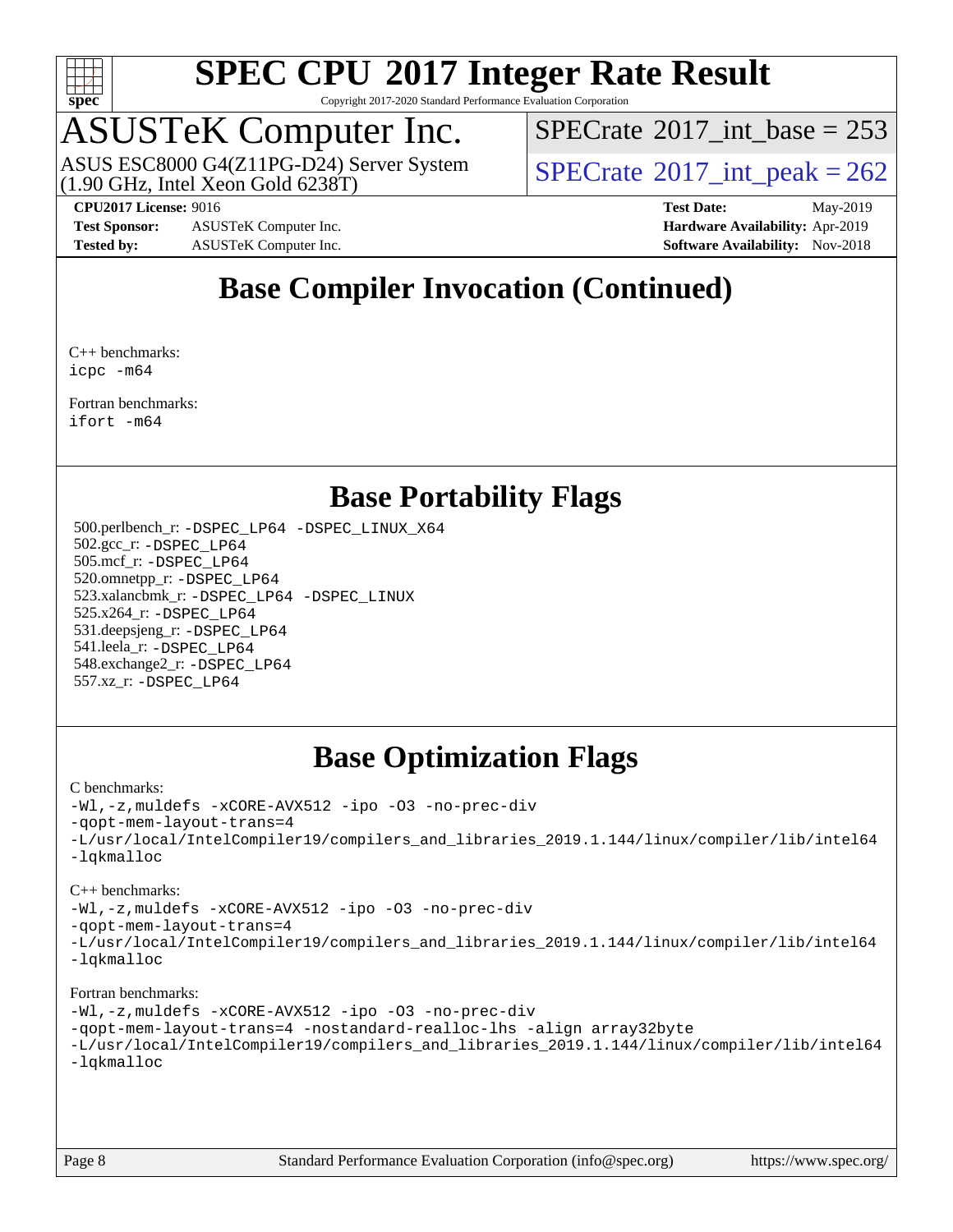

Copyright 2017-2020 Standard Performance Evaluation Corporation

## ASUSTeK Computer Inc.

(1.90 GHz, Intel Xeon Gold 6238T) ASUS ESC8000 G4(Z11PG-D24) Server System  $\text{SPECrate}^{\otimes}2017\_int\_peak = 262$  $\text{SPECrate}^{\otimes}2017\_int\_peak = 262$  $\text{SPECrate}^{\otimes}2017\_int\_peak = 262$ 

 $SPECTate$ <sup>®</sup>[2017\\_int\\_base =](http://www.spec.org/auto/cpu2017/Docs/result-fields.html#SPECrate2017intbase) 253

**[Test Sponsor:](http://www.spec.org/auto/cpu2017/Docs/result-fields.html#TestSponsor)** ASUSTeK Computer Inc. **[Hardware Availability:](http://www.spec.org/auto/cpu2017/Docs/result-fields.html#HardwareAvailability)** Apr-2019 **[Tested by:](http://www.spec.org/auto/cpu2017/Docs/result-fields.html#Testedby)** ASUSTeK Computer Inc. **[Software Availability:](http://www.spec.org/auto/cpu2017/Docs/result-fields.html#SoftwareAvailability)** Nov-2018

**[CPU2017 License:](http://www.spec.org/auto/cpu2017/Docs/result-fields.html#CPU2017License)** 9016 **[Test Date:](http://www.spec.org/auto/cpu2017/Docs/result-fields.html#TestDate)** May-2019

### **[Peak Compiler Invocation](http://www.spec.org/auto/cpu2017/Docs/result-fields.html#PeakCompilerInvocation)**

[C benchmarks \(except as noted below\):](http://www.spec.org/auto/cpu2017/Docs/result-fields.html#Cbenchmarksexceptasnotedbelow) [icc -m64 -std=c11](http://www.spec.org/cpu2017/results/res2019q2/cpu2017-20190610-14887.flags.html#user_CCpeak_intel_icc_64bit_c11_33ee0cdaae7deeeab2a9725423ba97205ce30f63b9926c2519791662299b76a0318f32ddfffdc46587804de3178b4f9328c46fa7c2b0cd779d7a61945c91cd35)

502.gcc\_r: [icc -m32 -std=c11 -L/usr/local/IntelCompiler19/compilers\\_and\\_libraries\\_2019.1.144/linux/compiler/lib/ia32\\_lin](http://www.spec.org/cpu2017/results/res2019q2/cpu2017-20190610-14887.flags.html#user_peakCCLD502_gcc_r_intel_icc_40453ff6bf9521e1d4c2d3e2fb99253a88fa516366d57fe908127cec2d2803e1a519020f7199618d366f5331d17d60a40bdca38a56a807895183dcecb671b0e5)

[C++ benchmarks \(except as noted below\):](http://www.spec.org/auto/cpu2017/Docs/result-fields.html#CXXbenchmarksexceptasnotedbelow) [icpc -m64](http://www.spec.org/cpu2017/results/res2019q2/cpu2017-20190610-14887.flags.html#user_CXXpeak_intel_icpc_64bit_4ecb2543ae3f1412ef961e0650ca070fec7b7afdcd6ed48761b84423119d1bf6bdf5cad15b44d48e7256388bc77273b966e5eb805aefd121eb22e9299b2ec9d9)

523.xalancbmk\_r: [icpc -m32 -L/usr/local/IntelCompiler19/compilers\\_and\\_libraries\\_2019.1.144/linux/compiler/lib/ia32\\_lin](http://www.spec.org/cpu2017/results/res2019q2/cpu2017-20190610-14887.flags.html#user_peakCXXLD523_xalancbmk_r_intel_icpc_da1545662a59c569b62a27824af614167f9a0289efc0155d279b219af3bd2ccb3c10a77eb36bcb264d681e48d9166bbcec9d21ef2c85e5a63a687a8887ddded7)

[Fortran benchmarks](http://www.spec.org/auto/cpu2017/Docs/result-fields.html#Fortranbenchmarks): [ifort -m64](http://www.spec.org/cpu2017/results/res2019q2/cpu2017-20190610-14887.flags.html#user_FCpeak_intel_ifort_64bit_24f2bb282fbaeffd6157abe4f878425411749daecae9a33200eee2bee2fe76f3b89351d69a8130dd5949958ce389cf37ff59a95e7a40d588e8d3a57e0c3fd751)

### **[Peak Portability Flags](http://www.spec.org/auto/cpu2017/Docs/result-fields.html#PeakPortabilityFlags)**

 500.perlbench\_r: [-DSPEC\\_LP64](http://www.spec.org/cpu2017/results/res2019q2/cpu2017-20190610-14887.flags.html#b500.perlbench_r_peakPORTABILITY_DSPEC_LP64) [-DSPEC\\_LINUX\\_X64](http://www.spec.org/cpu2017/results/res2019q2/cpu2017-20190610-14887.flags.html#b500.perlbench_r_peakCPORTABILITY_DSPEC_LINUX_X64) 502.gcc\_r: [-D\\_FILE\\_OFFSET\\_BITS=64](http://www.spec.org/cpu2017/results/res2019q2/cpu2017-20190610-14887.flags.html#user_peakPORTABILITY502_gcc_r_file_offset_bits_64_5ae949a99b284ddf4e95728d47cb0843d81b2eb0e18bdfe74bbf0f61d0b064f4bda2f10ea5eb90e1dcab0e84dbc592acfc5018bc955c18609f94ddb8d550002c) 505.mcf\_r: [-DSPEC\\_LP64](http://www.spec.org/cpu2017/results/res2019q2/cpu2017-20190610-14887.flags.html#suite_peakPORTABILITY505_mcf_r_DSPEC_LP64) 520.omnetpp\_r: [-DSPEC\\_LP64](http://www.spec.org/cpu2017/results/res2019q2/cpu2017-20190610-14887.flags.html#suite_peakPORTABILITY520_omnetpp_r_DSPEC_LP64) 523.xalancbmk\_r: [-D\\_FILE\\_OFFSET\\_BITS=64](http://www.spec.org/cpu2017/results/res2019q2/cpu2017-20190610-14887.flags.html#user_peakPORTABILITY523_xalancbmk_r_file_offset_bits_64_5ae949a99b284ddf4e95728d47cb0843d81b2eb0e18bdfe74bbf0f61d0b064f4bda2f10ea5eb90e1dcab0e84dbc592acfc5018bc955c18609f94ddb8d550002c) [-DSPEC\\_LINUX](http://www.spec.org/cpu2017/results/res2019q2/cpu2017-20190610-14887.flags.html#b523.xalancbmk_r_peakCXXPORTABILITY_DSPEC_LINUX) 525.x264\_r: [-DSPEC\\_LP64](http://www.spec.org/cpu2017/results/res2019q2/cpu2017-20190610-14887.flags.html#suite_peakPORTABILITY525_x264_r_DSPEC_LP64) 531.deepsjeng\_r: [-DSPEC\\_LP64](http://www.spec.org/cpu2017/results/res2019q2/cpu2017-20190610-14887.flags.html#suite_peakPORTABILITY531_deepsjeng_r_DSPEC_LP64) 541.leela\_r: [-DSPEC\\_LP64](http://www.spec.org/cpu2017/results/res2019q2/cpu2017-20190610-14887.flags.html#suite_peakPORTABILITY541_leela_r_DSPEC_LP64) 548.exchange2\_r: [-DSPEC\\_LP64](http://www.spec.org/cpu2017/results/res2019q2/cpu2017-20190610-14887.flags.html#suite_peakPORTABILITY548_exchange2_r_DSPEC_LP64) 557.xz\_r: [-DSPEC\\_LP64](http://www.spec.org/cpu2017/results/res2019q2/cpu2017-20190610-14887.flags.html#suite_peakPORTABILITY557_xz_r_DSPEC_LP64)

### **[Peak Optimization Flags](http://www.spec.org/auto/cpu2017/Docs/result-fields.html#PeakOptimizationFlags)**

[C benchmarks](http://www.spec.org/auto/cpu2017/Docs/result-fields.html#Cbenchmarks):

```
 500.perlbench_r: -Wl,-z,muldefs -prof-gen(pass 1) -prof-use(pass 2) -ipo
-xCORE-AVX512 -O3 -no-prec-div -qopt-mem-layout-trans=4
-fno-strict-overflow
-L/usr/local/IntelCompiler19/compilers_and_libraries_2019.1.144/linux/compiler/lib/intel64
-lqkmalloc
 502.gcc_r: -Wl,-z,muldefs -prof-gen(pass 1) -prof-use(pass 2) -ipo
-xCORE-AVX512 -O3 -no-prec-div -qopt-mem-layout-trans=4
-L/usr/local/je5.0.1-32/lib -ljemalloc
 505.mcf_r: -Wl,-z,muldefs -xCORE-AVX512 -ipo -O3 -no-prec-div
-qopt-mem-layout-trans=4
```
**(Continued on next page)**

| Page 9 | Standard Performance Evaluation Corporation (info@spec.org) | https://www.spec.org/ |
|--------|-------------------------------------------------------------|-----------------------|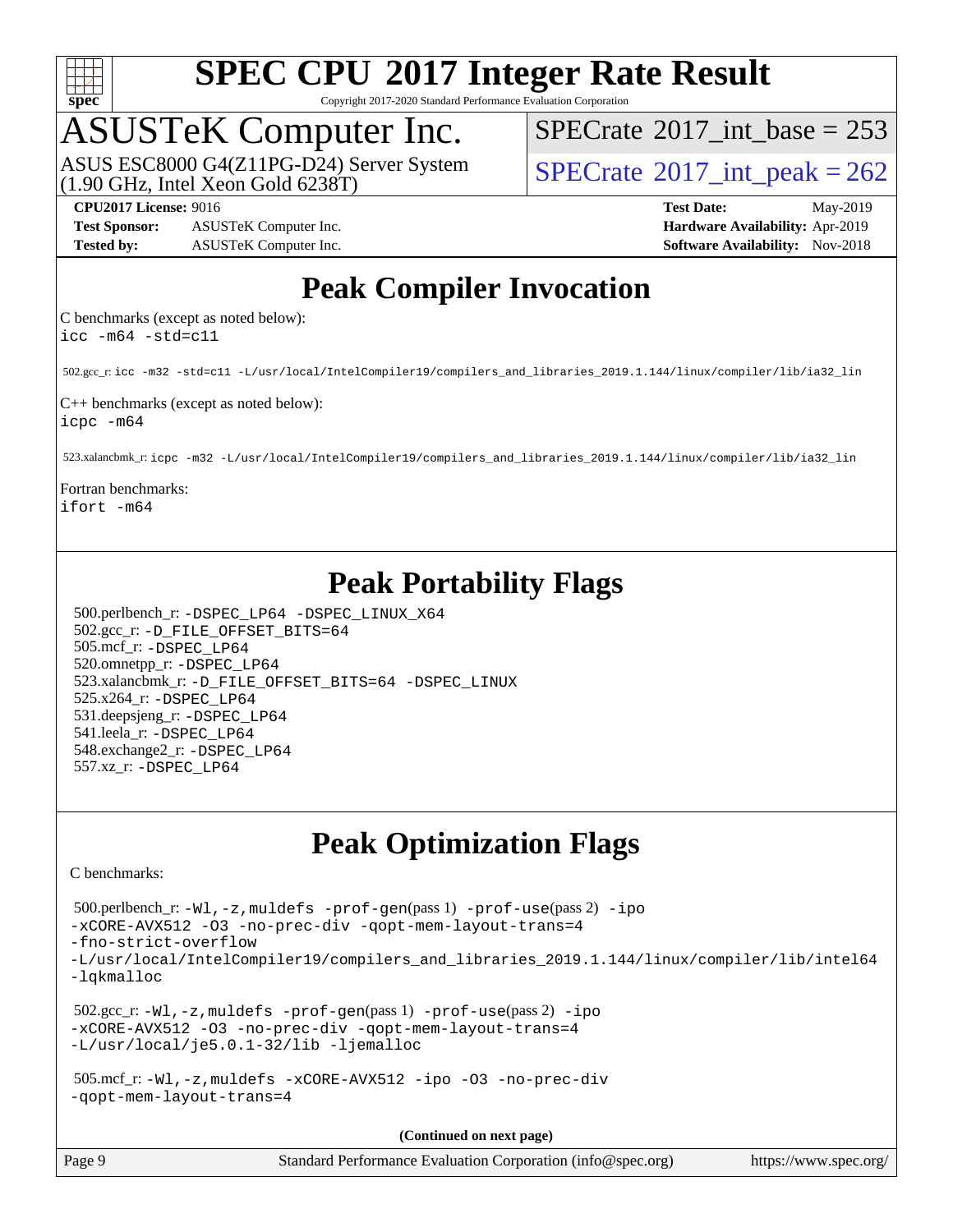

Copyright 2017-2020 Standard Performance Evaluation Corporation

# ASUSTeK Computer Inc.<br>ASUS ESC8000 G4(Z11PG-D24) Server System

(1.90 GHz, Intel Xeon Gold 6238T)

 $SPECTate$ <sup>®</sup>[2017\\_int\\_base =](http://www.spec.org/auto/cpu2017/Docs/result-fields.html#SPECrate2017intbase) 253

 $SPECTate@2017\_int\_peak = 262$ 

**[Test Sponsor:](http://www.spec.org/auto/cpu2017/Docs/result-fields.html#TestSponsor)** ASUSTeK Computer Inc. **[Hardware Availability:](http://www.spec.org/auto/cpu2017/Docs/result-fields.html#HardwareAvailability)** Apr-2019 **[Tested by:](http://www.spec.org/auto/cpu2017/Docs/result-fields.html#Testedby)** ASUSTeK Computer Inc. **[Software Availability:](http://www.spec.org/auto/cpu2017/Docs/result-fields.html#SoftwareAvailability)** Nov-2018

**[CPU2017 License:](http://www.spec.org/auto/cpu2017/Docs/result-fields.html#CPU2017License)** 9016 **[Test Date:](http://www.spec.org/auto/cpu2017/Docs/result-fields.html#TestDate)** May-2019

## **[Peak Optimization Flags \(Continued\)](http://www.spec.org/auto/cpu2017/Docs/result-fields.html#PeakOptimizationFlags)**

### 505.mcf\_r (continued):

[-L/usr/local/IntelCompiler19/compilers\\_and\\_libraries\\_2019.1.144/linux/compiler/lib/intel64](http://www.spec.org/cpu2017/results/res2019q2/cpu2017-20190610-14887.flags.html#user_peakEXTRA_LIBS505_mcf_r_qkmalloc_link_f25da0aa8cf9bced0533715046f0c2fbfb1a7191e3e496916672e09b4c388a884c4c7e4862cb529343da2264b43416df65c99fd1ddbf5dd13ae6d3130cf47881) [-lqkmalloc](http://www.spec.org/cpu2017/results/res2019q2/cpu2017-20190610-14887.flags.html#user_peakEXTRA_LIBS505_mcf_r_qkmalloc_link_lib_79a818439969f771c6bc311cfd333c00fc099dad35c030f5aab9dda831713d2015205805422f83de8875488a2991c0a156aaa600e1f9138f8fc37004abc96dc5) 525.x264\_r: [-Wl,-z,muldefs](http://www.spec.org/cpu2017/results/res2019q2/cpu2017-20190610-14887.flags.html#user_peakEXTRA_LDFLAGS525_x264_r_link_force_multiple1_b4cbdb97b34bdee9ceefcfe54f4c8ea74255f0b02a4b23e853cdb0e18eb4525ac79b5a88067c842dd0ee6996c24547a27a4b99331201badda8798ef8a743f577) [-xCORE-AVX512](http://www.spec.org/cpu2017/results/res2019q2/cpu2017-20190610-14887.flags.html#user_peakCOPTIMIZE525_x264_r_f-xCORE-AVX512) [-ipo](http://www.spec.org/cpu2017/results/res2019q2/cpu2017-20190610-14887.flags.html#user_peakCOPTIMIZE525_x264_r_f-ipo) [-O3](http://www.spec.org/cpu2017/results/res2019q2/cpu2017-20190610-14887.flags.html#user_peakCOPTIMIZE525_x264_r_f-O3) [-no-prec-div](http://www.spec.org/cpu2017/results/res2019q2/cpu2017-20190610-14887.flags.html#user_peakCOPTIMIZE525_x264_r_f-no-prec-div) [-qopt-mem-layout-trans=4](http://www.spec.org/cpu2017/results/res2019q2/cpu2017-20190610-14887.flags.html#user_peakCOPTIMIZE525_x264_r_f-qopt-mem-layout-trans_fa39e755916c150a61361b7846f310bcdf6f04e385ef281cadf3647acec3f0ae266d1a1d22d972a7087a248fd4e6ca390a3634700869573d231a252c784941a8) [-fno-alias](http://www.spec.org/cpu2017/results/res2019q2/cpu2017-20190610-14887.flags.html#user_peakEXTRA_OPTIMIZE525_x264_r_f-no-alias_77dbac10d91cbfe898fbf4a29d1b29b694089caa623bdd1baccc9957d4edbe8d106c0b357e2748a65b44fc9e83d78098bb898077f3fe92f9faf24f7bd4a07ed7) [-L/usr/local/IntelCompiler19/compilers\\_and\\_libraries\\_2019.1.144/linux/compiler/lib/intel64](http://www.spec.org/cpu2017/results/res2019q2/cpu2017-20190610-14887.flags.html#user_peakEXTRA_LIBS525_x264_r_qkmalloc_link_f25da0aa8cf9bced0533715046f0c2fbfb1a7191e3e496916672e09b4c388a884c4c7e4862cb529343da2264b43416df65c99fd1ddbf5dd13ae6d3130cf47881) [-lqkmalloc](http://www.spec.org/cpu2017/results/res2019q2/cpu2017-20190610-14887.flags.html#user_peakEXTRA_LIBS525_x264_r_qkmalloc_link_lib_79a818439969f771c6bc311cfd333c00fc099dad35c030f5aab9dda831713d2015205805422f83de8875488a2991c0a156aaa600e1f9138f8fc37004abc96dc5) 557.xz\_r: Same as 505.mcf\_r [C++ benchmarks:](http://www.spec.org/auto/cpu2017/Docs/result-fields.html#CXXbenchmarks)  $520.$ omnetpp\_r: basepeak = yes 523.xalancbmk\_r: [-Wl,-z,muldefs](http://www.spec.org/cpu2017/results/res2019q2/cpu2017-20190610-14887.flags.html#user_peakEXTRA_LDFLAGS523_xalancbmk_r_link_force_multiple1_b4cbdb97b34bdee9ceefcfe54f4c8ea74255f0b02a4b23e853cdb0e18eb4525ac79b5a88067c842dd0ee6996c24547a27a4b99331201badda8798ef8a743f577) [-prof-gen](http://www.spec.org/cpu2017/results/res2019q2/cpu2017-20190610-14887.flags.html#user_peakPASS1_CXXFLAGSPASS1_LDFLAGS523_xalancbmk_r_prof_gen_5aa4926d6013ddb2a31985c654b3eb18169fc0c6952a63635c234f711e6e63dd76e94ad52365559451ec499a2cdb89e4dc58ba4c67ef54ca681ffbe1461d6b36)(pass 1) [-prof-use](http://www.spec.org/cpu2017/results/res2019q2/cpu2017-20190610-14887.flags.html#user_peakPASS2_CXXFLAGSPASS2_LDFLAGS523_xalancbmk_r_prof_use_1a21ceae95f36a2b53c25747139a6c16ca95bd9def2a207b4f0849963b97e94f5260e30a0c64f4bb623698870e679ca08317ef8150905d41bd88c6f78df73f19)(pass 2) [-ipo](http://www.spec.org/cpu2017/results/res2019q2/cpu2017-20190610-14887.flags.html#user_peakPASS1_CXXOPTIMIZEPASS2_CXXOPTIMIZE523_xalancbmk_r_f-ipo) [-xCORE-AVX512](http://www.spec.org/cpu2017/results/res2019q2/cpu2017-20190610-14887.flags.html#user_peakPASS2_CXXOPTIMIZE523_xalancbmk_r_f-xCORE-AVX512) [-O3](http://www.spec.org/cpu2017/results/res2019q2/cpu2017-20190610-14887.flags.html#user_peakPASS1_CXXOPTIMIZEPASS2_CXXOPTIMIZE523_xalancbmk_r_f-O3) [-no-prec-div](http://www.spec.org/cpu2017/results/res2019q2/cpu2017-20190610-14887.flags.html#user_peakPASS1_CXXOPTIMIZEPASS2_CXXOPTIMIZE523_xalancbmk_r_f-no-prec-div) [-qopt-mem-layout-trans=4](http://www.spec.org/cpu2017/results/res2019q2/cpu2017-20190610-14887.flags.html#user_peakPASS1_CXXOPTIMIZEPASS2_CXXOPTIMIZE523_xalancbmk_r_f-qopt-mem-layout-trans_fa39e755916c150a61361b7846f310bcdf6f04e385ef281cadf3647acec3f0ae266d1a1d22d972a7087a248fd4e6ca390a3634700869573d231a252c784941a8) [-L/usr/local/je5.0.1-32/lib](http://www.spec.org/cpu2017/results/res2019q2/cpu2017-20190610-14887.flags.html#user_peakEXTRA_LIBS523_xalancbmk_r_jemalloc_link_path32_e29f22e8e6c17053bbc6a0971f5a9c01a601a06bb1a59df2084b77a2fe0a2995b64fd4256feaeea39eeba3aae142e96e2b2b0a28974019c0c0c88139a84f900a) [-ljemalloc](http://www.spec.org/cpu2017/results/res2019q2/cpu2017-20190610-14887.flags.html#user_peakEXTRA_LIBS523_xalancbmk_r_jemalloc_link_lib_d1249b907c500fa1c0672f44f562e3d0f79738ae9e3c4a9c376d49f265a04b9c99b167ecedbf6711b3085be911c67ff61f150a17b3472be731631ba4d0471706) 531.deepsjeng\_r: [-Wl,-z,muldefs](http://www.spec.org/cpu2017/results/res2019q2/cpu2017-20190610-14887.flags.html#user_peakEXTRA_LDFLAGS531_deepsjeng_r_link_force_multiple1_b4cbdb97b34bdee9ceefcfe54f4c8ea74255f0b02a4b23e853cdb0e18eb4525ac79b5a88067c842dd0ee6996c24547a27a4b99331201badda8798ef8a743f577) [-xCORE-AVX512](http://www.spec.org/cpu2017/results/res2019q2/cpu2017-20190610-14887.flags.html#user_peakCXXOPTIMIZE531_deepsjeng_r_f-xCORE-AVX512) [-ipo](http://www.spec.org/cpu2017/results/res2019q2/cpu2017-20190610-14887.flags.html#user_peakCXXOPTIMIZE531_deepsjeng_r_f-ipo) [-O3](http://www.spec.org/cpu2017/results/res2019q2/cpu2017-20190610-14887.flags.html#user_peakCXXOPTIMIZE531_deepsjeng_r_f-O3) [-no-prec-div](http://www.spec.org/cpu2017/results/res2019q2/cpu2017-20190610-14887.flags.html#user_peakCXXOPTIMIZE531_deepsjeng_r_f-no-prec-div) [-qopt-mem-layout-trans=4](http://www.spec.org/cpu2017/results/res2019q2/cpu2017-20190610-14887.flags.html#user_peakCXXOPTIMIZE531_deepsjeng_r_f-qopt-mem-layout-trans_fa39e755916c150a61361b7846f310bcdf6f04e385ef281cadf3647acec3f0ae266d1a1d22d972a7087a248fd4e6ca390a3634700869573d231a252c784941a8) [-L/usr/local/IntelCompiler19/compilers\\_and\\_libraries\\_2019.1.144/linux/compiler/lib/intel64](http://www.spec.org/cpu2017/results/res2019q2/cpu2017-20190610-14887.flags.html#user_peakEXTRA_LIBS531_deepsjeng_r_qkmalloc_link_f25da0aa8cf9bced0533715046f0c2fbfb1a7191e3e496916672e09b4c388a884c4c7e4862cb529343da2264b43416df65c99fd1ddbf5dd13ae6d3130cf47881) [-lqkmalloc](http://www.spec.org/cpu2017/results/res2019q2/cpu2017-20190610-14887.flags.html#user_peakEXTRA_LIBS531_deepsjeng_r_qkmalloc_link_lib_79a818439969f771c6bc311cfd333c00fc099dad35c030f5aab9dda831713d2015205805422f83de8875488a2991c0a156aaa600e1f9138f8fc37004abc96dc5) 541.leela\_r: basepeak = yes [Fortran benchmarks:](http://www.spec.org/auto/cpu2017/Docs/result-fields.html#Fortranbenchmarks) [-Wl,-z,muldefs](http://www.spec.org/cpu2017/results/res2019q2/cpu2017-20190610-14887.flags.html#user_FCpeak_link_force_multiple1_b4cbdb97b34bdee9ceefcfe54f4c8ea74255f0b02a4b23e853cdb0e18eb4525ac79b5a88067c842dd0ee6996c24547a27a4b99331201badda8798ef8a743f577) [-xCORE-AVX512](http://www.spec.org/cpu2017/results/res2019q2/cpu2017-20190610-14887.flags.html#user_FCpeak_f-xCORE-AVX512) [-ipo](http://www.spec.org/cpu2017/results/res2019q2/cpu2017-20190610-14887.flags.html#user_FCpeak_f-ipo) [-O3](http://www.spec.org/cpu2017/results/res2019q2/cpu2017-20190610-14887.flags.html#user_FCpeak_f-O3) [-no-prec-div](http://www.spec.org/cpu2017/results/res2019q2/cpu2017-20190610-14887.flags.html#user_FCpeak_f-no-prec-div) [-qopt-mem-layout-trans=4](http://www.spec.org/cpu2017/results/res2019q2/cpu2017-20190610-14887.flags.html#user_FCpeak_f-qopt-mem-layout-trans_fa39e755916c150a61361b7846f310bcdf6f04e385ef281cadf3647acec3f0ae266d1a1d22d972a7087a248fd4e6ca390a3634700869573d231a252c784941a8) [-nostandard-realloc-lhs](http://www.spec.org/cpu2017/results/res2019q2/cpu2017-20190610-14887.flags.html#user_FCpeak_f_2003_std_realloc_82b4557e90729c0f113870c07e44d33d6f5a304b4f63d4c15d2d0f1fab99f5daaed73bdb9275d9ae411527f28b936061aa8b9c8f2d63842963b95c9dd6426b8a) [-align array32byte](http://www.spec.org/cpu2017/results/res2019q2/cpu2017-20190610-14887.flags.html#user_FCpeak_align_array32byte_b982fe038af199962ba9a80c053b8342c548c85b40b8e86eb3cc33dee0d7986a4af373ac2d51c3f7cf710a18d62fdce2948f201cd044323541f22fc0fffc51b6) [-L/usr/local/IntelCompiler19/compilers\\_and\\_libraries\\_2019.1.144/linux/compiler/lib/intel64](http://www.spec.org/cpu2017/results/res2019q2/cpu2017-20190610-14887.flags.html#user_FCpeak_qkmalloc_link_f25da0aa8cf9bced0533715046f0c2fbfb1a7191e3e496916672e09b4c388a884c4c7e4862cb529343da2264b43416df65c99fd1ddbf5dd13ae6d3130cf47881) [-lqkmalloc](http://www.spec.org/cpu2017/results/res2019q2/cpu2017-20190610-14887.flags.html#user_FCpeak_qkmalloc_link_lib_79a818439969f771c6bc311cfd333c00fc099dad35c030f5aab9dda831713d2015205805422f83de8875488a2991c0a156aaa600e1f9138f8fc37004abc96dc5)

### [The flags files that were used to format this result can be browsed at](tmsearch)

<http://www.spec.org/cpu2017/flags/ASUSTekPlatform-Settings-z11-V2.0-revD.html> <http://www.spec.org/cpu2017/flags/Intel-ic18.0-official-linux64.2019-04-02.html>

[You can also download the XML flags sources by saving the following links:](tmsearch) <http://www.spec.org/cpu2017/flags/ASUSTekPlatform-Settings-z11-V2.0-revD.xml> <http://www.spec.org/cpu2017/flags/Intel-ic18.0-official-linux64.2019-04-02.xml>